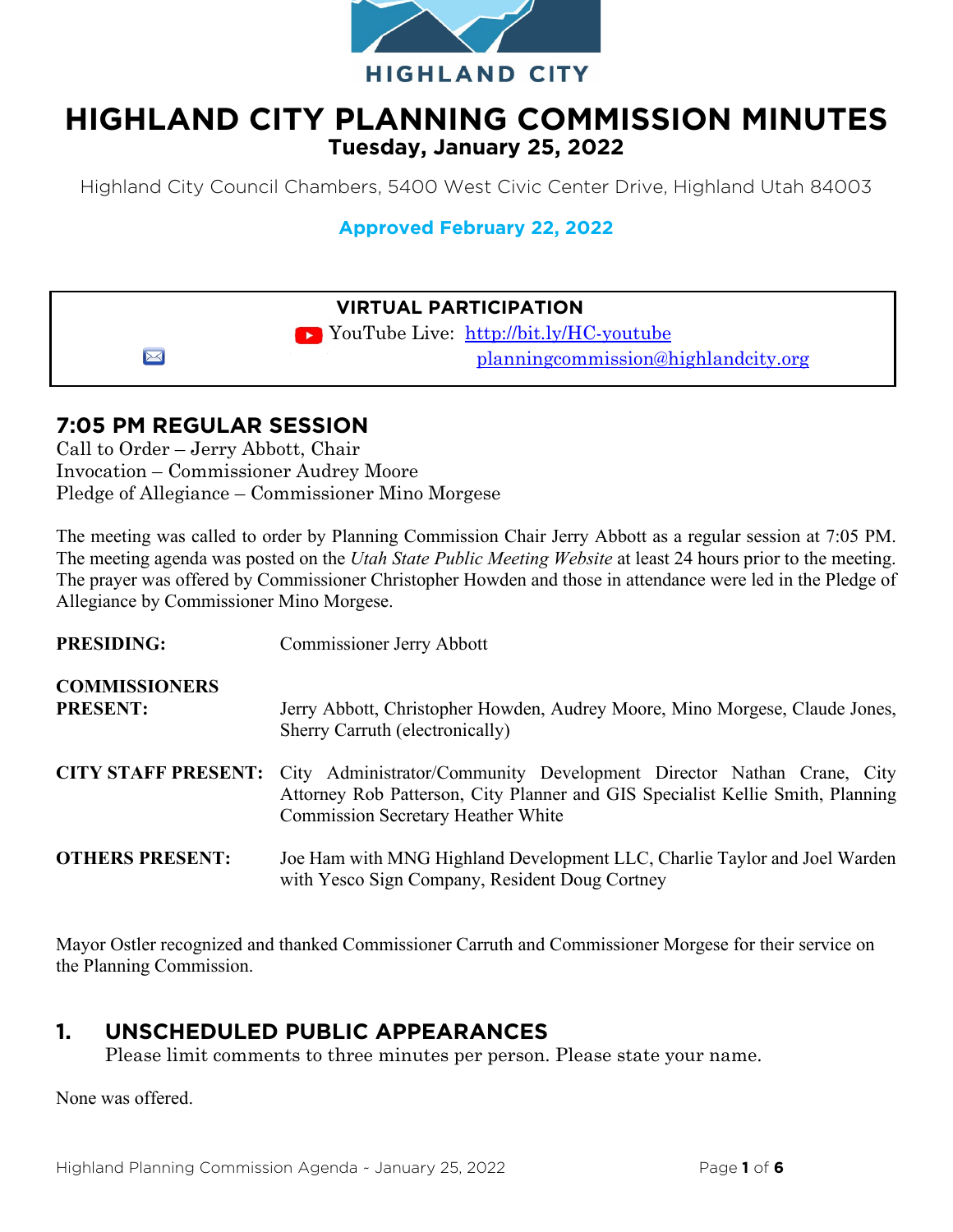### **2.CONSENT ITEMS**

Items on the consent agenda are of a routine nature or have been previously studied by the Planning Commission. They are intended to be acted upon in one motion. Commissioners may pull items from consent if they would like them considered separately.

#### **a. Approval of Meeting Minutes** *Administrative*

Regular Planning Commission Meeting – November 16, 2021

*Commissioner Morgese MOVED to approve the minutes for the November 16, 2021 Planning Commission meeting. Commissioner Howden SECONDED the motion. All present were in favor. None were opposed. The motion carried.* 

#### **3. PUBLIC HEARING: TEXT AMENDMENT – FREESTANDING SIGNS**  *Legislative*

The Planning Commission will hold a public hearing to consider a request by Joe Ham to amend Sections 3-707 and 3-710 of the Development Code relating to commercial freestanding signs. The Planning Commission will take appropriate action.

Ms. Smith explained that the commercial freestanding sign section in the Development Code applied to the C-1, CR, and Town Center Zones and that there was currently one commercial freestanding sign in Highland located in the C-1 Zone. She explained that the tenets in the Highland Marketplace wanted to make sure they had signage on the road. She reviewed the proposed changes and showed examples of how the changes would look in Highland compared to existing signs. She compared the maximum height of signs in neighboring cities. She reviewed the amendments to the list of materials and lighting that could be used. She reviewed proposed changes to the landscaping requirements. Ms. Smith reviewed part of the Economic Element section in the General Plan.

The Planning Commissioners discussed the current options for commercial signs and what was permitted on the Marketplace property. Commissioner Morgese asked why it was necessary to increase the maximum height of signs. Applicant Joe Ham explained that they had nothing to do with the current monument signs and that the signs only advertised the businesses in the buildings immediately in front of the signs. The development was looking for a large anchor tenet to draw traffic to the back of the property. They have not been able to find a large tenet for various reasons. They concluded to build a series of smaller business retail buildings behind what was already there, but they would have no exposure. He said each potential tenet had asked that they have exposure on Alpine Highway (SR-74) and Timpanogos Highway (SR-92). Mr. Ham explained that they intended to remove the Little Ceasar's sign and put the taller sign in the same location with enough panels for other tenets. He pointed out that there was a tremendous depth to the property, and he needed a way to identify the tenets without having an identifiable large store. Mr. Ham explained that a sign consultant considered the speed of the road, and a 40-ft sign would provide the needed exposure. He mentioned that he was not proposing a 40-ft sign on Alpine Highway. He talked about the area where the taller sign would go and said that the building was 35 ft. He did not think anyone would notice the height difference.

Commissioner Abbott was concerned that the sign would look out of place. He pointed out that other retailers and businesses would be able to do taller signs in other areas. He agreed that there needed to be a way to let people know what was in the area. He said the commission wanted commercial areas to grow and restaurant to come to the city but didn't think the road was large enough to warrant a 40-ft sign. Commissioner Moore added that there was a stop sign on the road and that drivers would not be speeding by.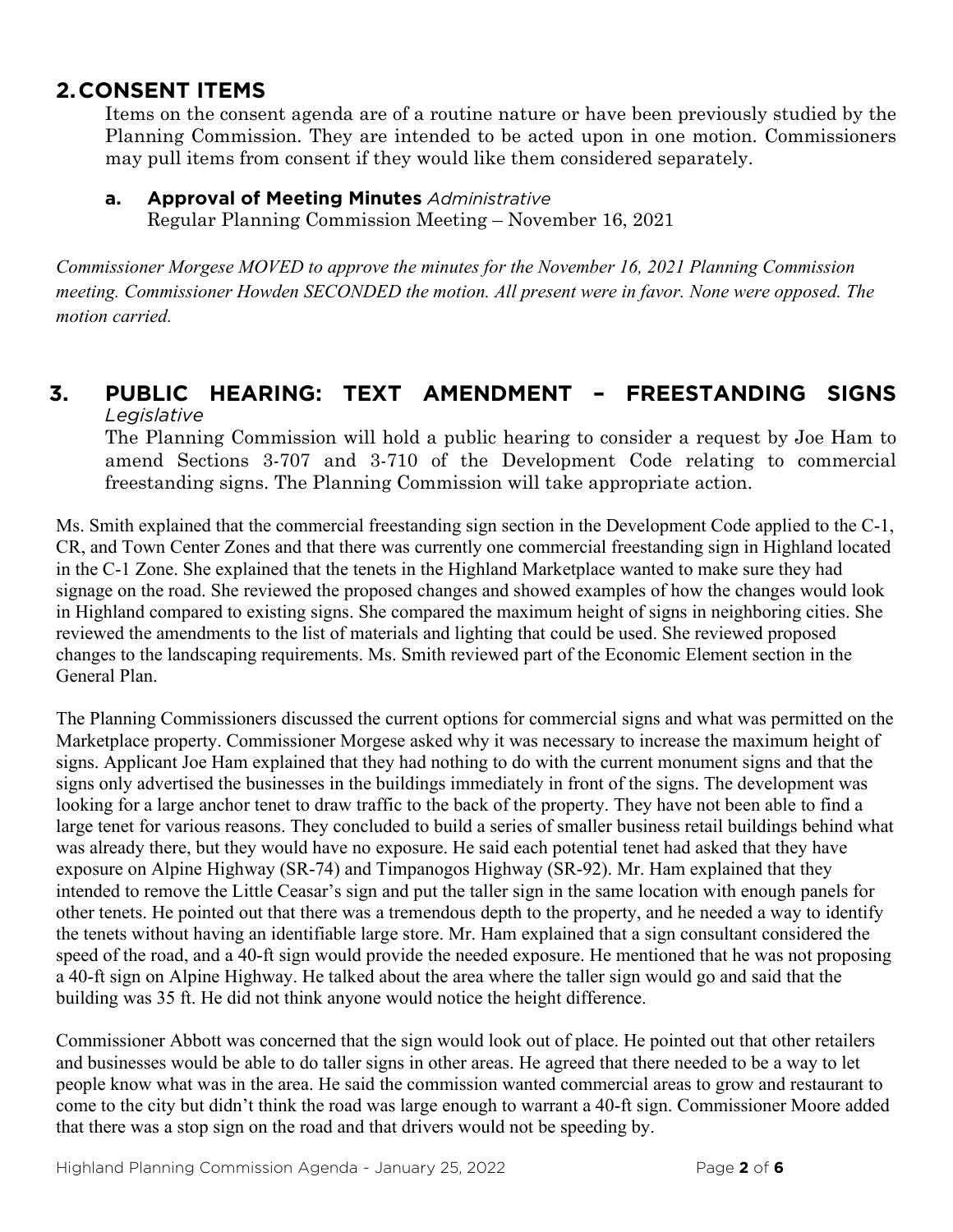Charlie Taylor with YESCO Sign Company said they wanted to make sure that each tenet had visibility. He said it needed to be high enough for each tenet to have adequate representation and it would be a benefit for the bottom clearance to be higher than a monument sign. He said a sign would be near the ingress and egress of the development and they wanted the public to be able to negotiate into the property without last minute lane changes.

Mr. Ham pointed out that they needed space for 22 tenets and that none of them were on the current sign. He said it was the first time he saw research regarding the other cities and said they could find a way to do the sign if it was 35 feet. He said tenets would not come if they did not think they had representation. Signs would go up as the buildings were constructed. He pointed out that the building across the street was 35 feet tall with a sign on the wall. He thought that the height difference would not be noticeable from the perspective of someone looking up.

Ms. Smith mentioned that the maximum height for buildings in the Town Center Zone was 45 feet. She said no building was currently at the maximum height, but they potentially could be.

Commissioner Abbott opened the public hearing at 7:45 PM and called for public comment.

Resident Doug Courtney thought the analysis in the agenda packet was incomplete. He thought it omitted an important policy from the section of the General Plan. He read, "provide design criteria for commercial areas, which provide for a distinctive place-making character for Highland City and enhance the natural and residential environment." He also said it overlooked the community design element section of the General Plan which included the goal to maintain and enhance the scenic backdrop to the north and east. He also mentioned a policy to ensure that all development policies, codes, and regulations address the need to preserve the scenic backdrop where feasible. He read Section 3-701 of the Development Code. Mr. Courtney said he objected to damaging Highland's scenic backdrops with a 40-ft internally illuminated sign and requested a 20-ft sign. He objected to damaging residential environments by allowing large commercial signs closer to residential zones than currently permitted. He objected to confusing intersections with large internally illuminated signs placed significantly closer than now permitted. He was in favor of the proposed amendments to materials, landscaping, and a small increase in height.

Commissioner Abbott asked for additional public comment. Hearing none, he closed the public hearing at 7:48 PM.

Commissioner Howden said that as much as he understood and was sympathetic to the economics of the situation, he was quite strongly opposed to anything other than a maximum height of 18 feet. He was in favor of the landscaping changes and impartial to the width. He wasn't sure that signs were necessary because most people would use phones to find places they needed/wanted to go to.

Commissioner Moore appreciated that the sign was not backlit throughout and liked the suggested changes for lettering by city staff. She agreed with Commissioner Howden regarding the height. She thought it would become the visual focus of the community center instead of the mountainous backdrop. She didn't think the higher sign would be beneficial because of the narrowing portion of the road, the stop sign, the proximity of the sign to the road, and the fact that it was a pedestrian center. She didn't think it would have the same impact as a lower sign. She understood the need for all tenets to be represented and suggested using two columns.

Commissioner Morgese was open to the idea of increasing the height of the sign to a maximum of 25 ft on SR-92 although he thought 40 ft was too high.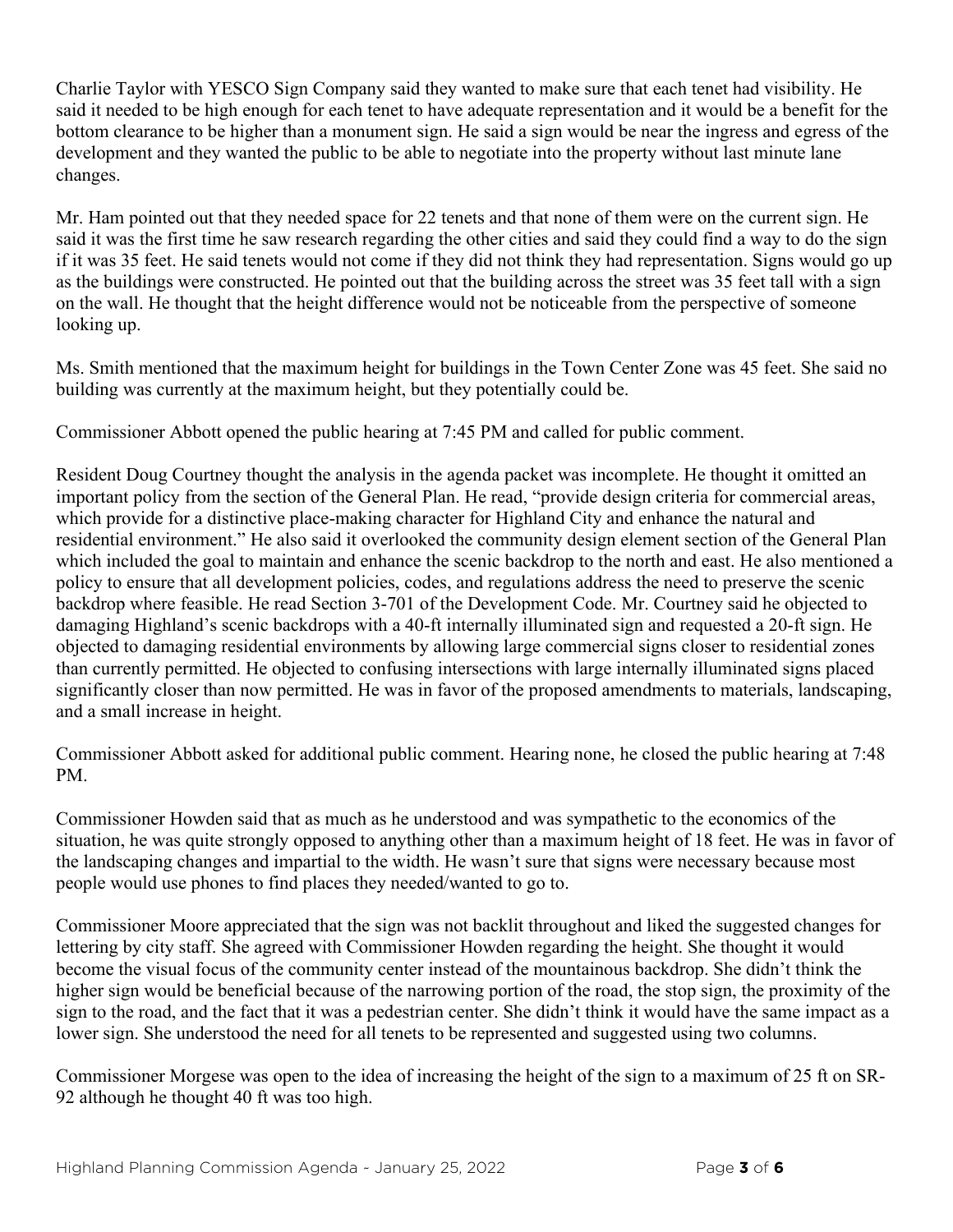Commissioner Carruth left the meeting at 7:55 PM due to technical issues with Zoom.

The Planning Commissioners discussed options with restricting signs on certain roads and considered maximum height restrictions. They talked about other signs and businesses in the area.

Commissioner Abbott asked about the specifications of the sign. Joel Warden with YESCO Sign Company explained that the picture should have read "as per engineering requirements". He said the five feet would allow for the appropriate inner post and footing to protect the wind load, so the sign was structurally safe. Mr. Taylor added that the size also allowed even illumination throughout the sign. Mr. Ham explained that the post would get smaller if the sign was smaller. He thought the back illumination looked cleaner but said he could go with requirements in the current code.

After discussing, the Commissioners were unanimously in favor of the proposed amendment to lighting and landscaping. They agreed that the proposed height of 40 ft was too high. They discussed current restrictions, the proposed amendments, and possible locations. Commissioner Abbott asked why the applicant proposed amendments to possible locations of the sign. Mr. Warden explained that the measurements were based on the location of the closest residents. He said they would not have been compliant if they put the sign where it needed to be based on the location of residents across the street. It was determined that the current 150-ft restriction must have only considered adjacent residential areas on the same side of the street. It was mentioned that the sign would be black from midnight to 6:00 AM.

Mr. Ham preferred to have a recommendation by the Planning Commission, then present something smaller to the Council based on the current discussion. He was hoping the Council would approve something higher than 20 ft. He said their project was not comparable to anything else in the city because of the depth and how they had to plan the development.

Commissioner Abbott called for a motion.

*Commissioner Jones MOVED to deny the requested text amendment due to concerns with the proposed height and depth of the signs as well as the 7-ft stone base. The commissioners were in favor of a 3-ft stone base. They were in favor of the proposed lighting and letter style, and landscaping changes.* 

Mr. Warden explained that the stone base height did not need to be seven feet if the height of the sign was shorter.

*Commissioner Howden SECONDED the motion.* 

*The vote was recorded as follows:* 

| Commissioner Jerry Abbott          | Yes    |
|------------------------------------|--------|
| <b>Commissioner Sherry Carruth</b> | Absent |
| Commissioner Christopher Howden    | Yes    |
| <b>Commissioner Claude Jones</b>   | Yes    |
| <b>Commissioner Audrey Moore</b>   | Yes    |
| <b>Commissioner Mino Morgese</b>   | Yes    |
| Commissioner Tyler Standifird      | Absent |

*Commissioner Howden felt strongly about a 20-ft maximum height. He preferred to keep current location restrictions in place.*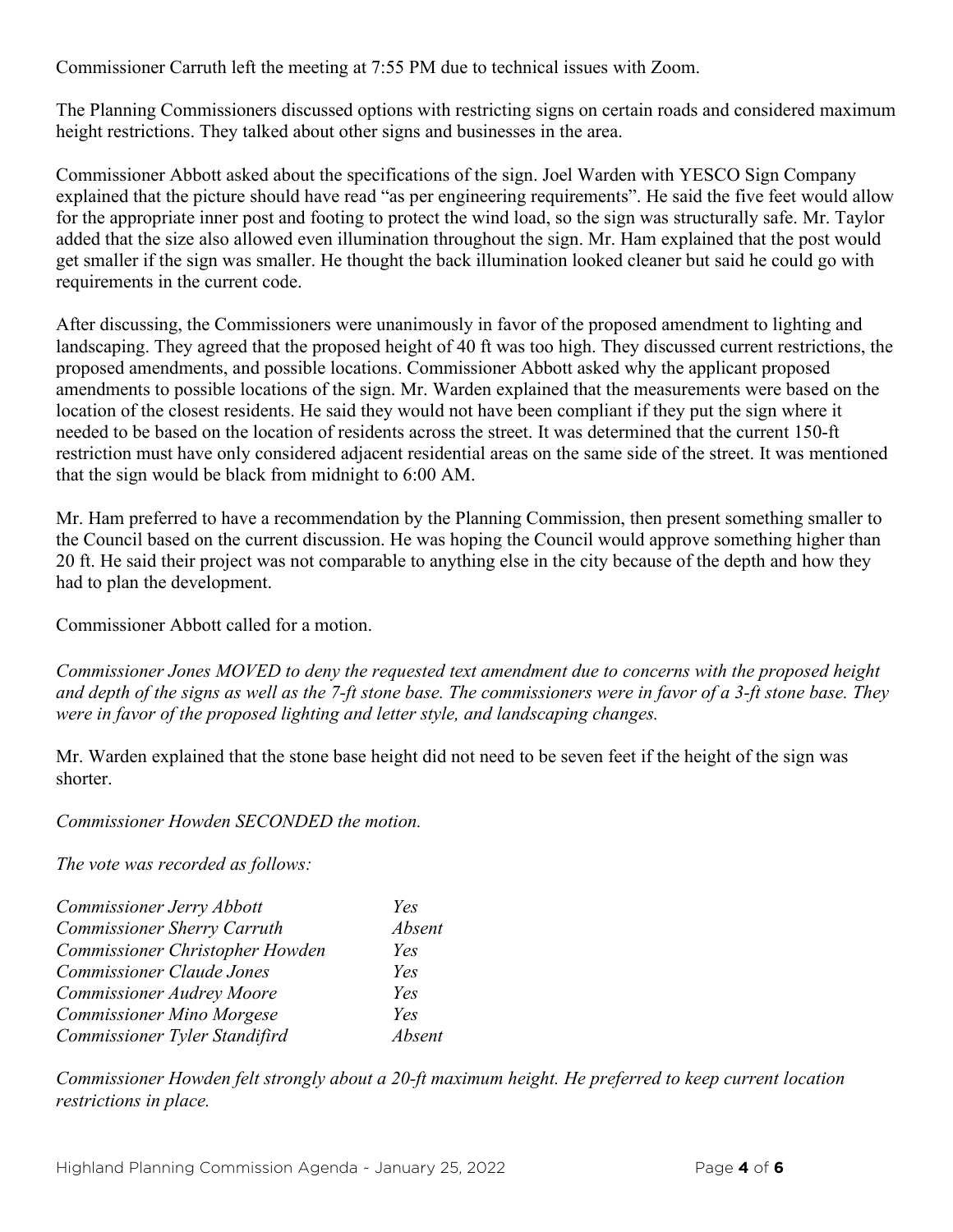*Commissioner Moore was open to a 25-ft maximum height and asked that the stone base be changed to three feet.* 

*Commissioner Morgese agreed with Commissioner Moore.* 

*Commissioner Abbott preferred a maximum height of 20 feet. He voiced concerns with the location of the sign relating to residents across the street.* 

*Motion carried 5:0* 

# **4. ARCHITECTURAL REVIEW: HIGHLAND MARKETPLACE** *Administrative*

The Planning Commission will consider a request by Joe Ham, representing MNG Highland Development LLC, for approval of the architecture of (3) buildings in the Highland Marketplace. The Planning Commission will take appropriate action.

Ms. Smith reviewed the background of the development. She explained that the City Council recently approved a minor site plan amendment. She showed renderings and reviewed details of Buildings A, B, and C.

Mr. Ham mentioned that the rendering for Building B was a little different. He said the spaces between the stone columns were filled in and back doors would blend in with the same paint color. He said signs might be added to the back of the buildings.

*Commissioner Morgese MOVED that the Planning Commission accept the findings and recommend approval of the proposed architectural plans for Building A, Building B, and Building C in Highland Marketplace subject to the two following stipulations recommended by staff:*

- *1. All signage shall require a separate permit and meet the requirements of the Development Code.*
- *2. The roofline shall be adjusted to meet the requirements in the Development Code.*

*Commissioner Jones SECONDED the motion.* 

*The vote was recorded as follows:* 

| Commissioner Jerry Abbott          | Yes    |
|------------------------------------|--------|
| <b>Commissioner Sherry Carruth</b> | Absent |
| Commissioner Christopher Howden    | Yes    |
| <b>Commissioner Claude Jones</b>   | Yes    |
| <b>Commissioner Audrey Moore</b>   | Yes    |
| <b>Commissioner Mino Morgese</b>   | Yes    |
| Commissioner Tyler Standifird      | Absent |

*Motion carried 5:0* 

### **5. TRAINING: GRAMA and OPMA**

City Attorney Rob Patterson will provide training on GRAMA (Government Records Access Management Act) and OPMA (Open & Public Meetings Act).

Mr. Patterson presented training for OPMA. He reviewed the rules for holding public meetings, electronic messages, and reasons to hold a closed meeting. He advised to not send text messages to other commissioners